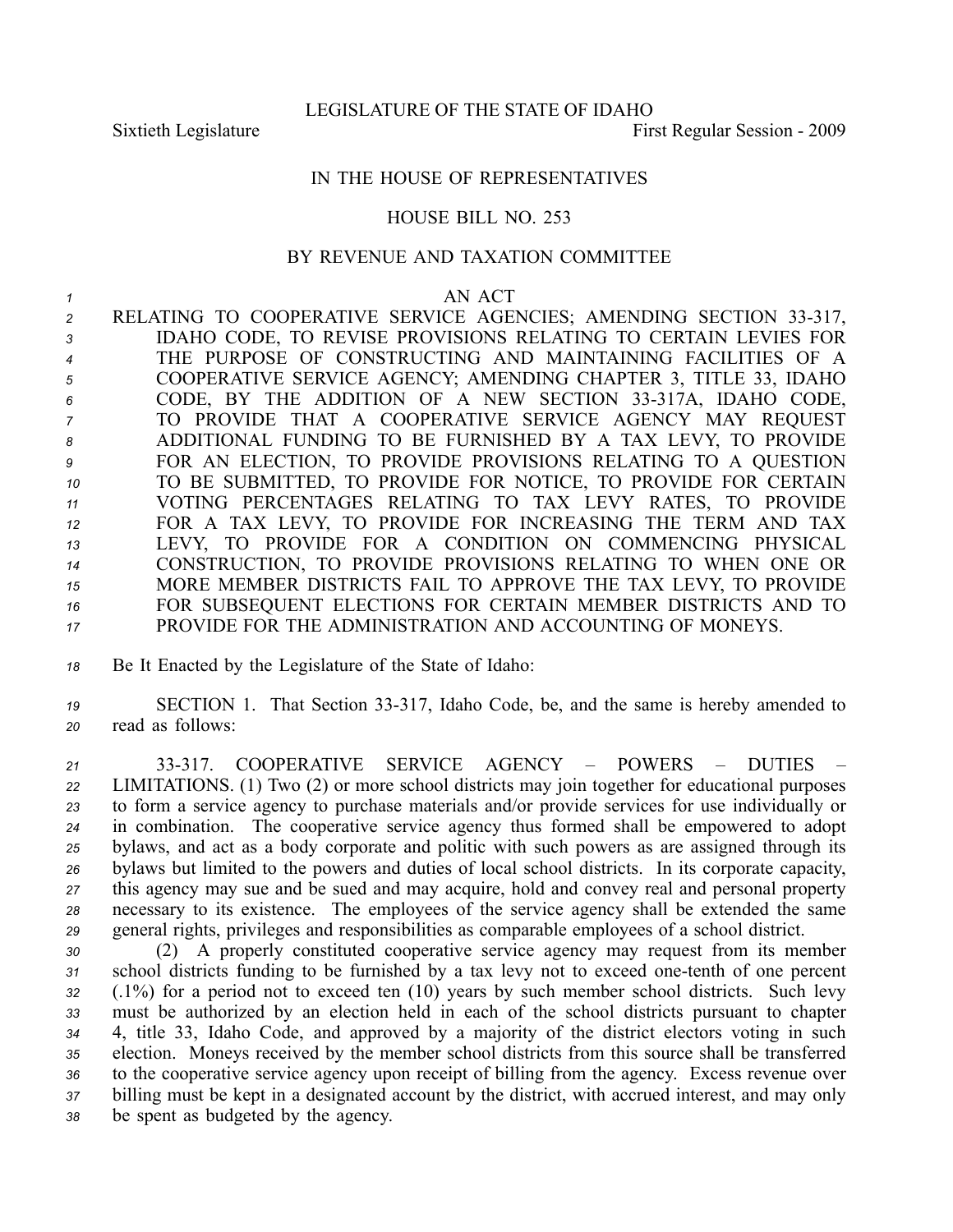(3) For the purpose of constructing and maintaining facilities of <sup>a</sup> cooperative service agency, in addition to the levy authorized in subsection (2) of this section, <sup>a</sup> properly constituted cooperative service agency may reques<sup>t</sup> from its member school districts additional funding to be furnished by a tax levy not to exceed one four-tenths of one percent (.44%) for <sup>a</sup> period not to exceed ten (10) years. Such levy must be authorized by an election held in each of the school districts pursuan<sup>t</sup> to chapter 4, title 33, Idaho Code, and approved by sixty-six and two-thirds percent (66 2/3%) of the district electors voting in such election. If one (1) or more of the member districts fails to approve the tax levy in such election, the cooperative service agency may construct the facility through the suppor<sup>t</sup> of the member districts approving the levy, but in no event shall the levy limits authorized in this subsection (3) be exceeded. Nothing shall preven<sup>t</sup> <sup>a</sup> member district that initially failed to approve the levy from conducting <sup>a</sup> subsequent election, held pursuan<sup>t</sup> to chapter 4, title 33, Idaho Code, to authorize that district's participation in construction of the facility. Electors of the districts may approve continuation of such levy for an additional ten (10) years at an election held for that purpose. There is no limit on the number of elections which may be held for the purpose of continuing the levy authorized under this subsection (3) for an additional ten (10) years. The administration and accounting of moneys received by imposition of the levy shall be the same as provided in subsection (2) of this section.

*<sup>19</sup>* SECTION 2. That Chapter 3, Title 33, Idaho Code, be, and the same is hereby amended 20 by the addition thereto of a NEW SECTION, to be known and designated as Section 33-317A, *<sup>21</sup>* Idaho Code, and to read as follows:

 33317A. LEGISLATIVE INTENT – COOPERATIVE SERVICE AGENCY – SCHOOL PLANT FACILITY LEVY. (1) For the purpose of constructing and maintaining facilities of <sup>a</sup> cooperative service agency, <sup>a</sup> properly constituted cooperative service agency may reques<sup>t</sup> from its member school districts additional funding to be furnished by <sup>a</sup> tax levy not to 26 exceed four-tenths of one percent (.4%) of market value for assessment purposes in each year, as such valuation existed on December 31, of the previous year, for <sup>a</sup> period not to exceed three (3) years. Such levy shall be authorized by an election held in each of the school districts pursuan<sup>t</sup> to chapter 4, title 33, Idaho Code. The question of <sup>a</sup> levy to be submitted to the electors of each member school district and the notice of such election shall state the dollar amount proposed to be collected each year during the period of years in each of which the collection is proposed to be made, the percentage of votes in favor of the proposal which are needed to approve the proposed dollar amount to be collected, and the purposes for which such funds shall be used. Said notice shall be given, the election shall be conducted and the returns canvassed as provided in chapter 4, title 33, Idaho Code; and the dollar amount to be collected shall be approved only if:

- *37* (a) Fifty-five percent (55%) of the district electors voting in such election are in *<sup>38</sup>* favor thereof if the levy will result in <sup>a</sup> total levy for school plant facilities of less *39* than two-tenths of one percent (.2%) of market value for assessment purposes as such *<sup>40</sup>* valuation existed on December 31 of the year immediately preceding the election;
- *<sup>41</sup>* (b) Sixty percen<sup>t</sup> (60%) of the district electors voting in such election are in favor thereof *42* if the levy will result in a total levy for school plant facilities of two-tenths of one *43* percent (.2%) or more and less than three-tenths of one percent (.3%) of market value for *<sup>44</sup>* assessment purposes as such valuation existed on December 31 of the year immediately *<sup>45</sup>* preceding the election; or